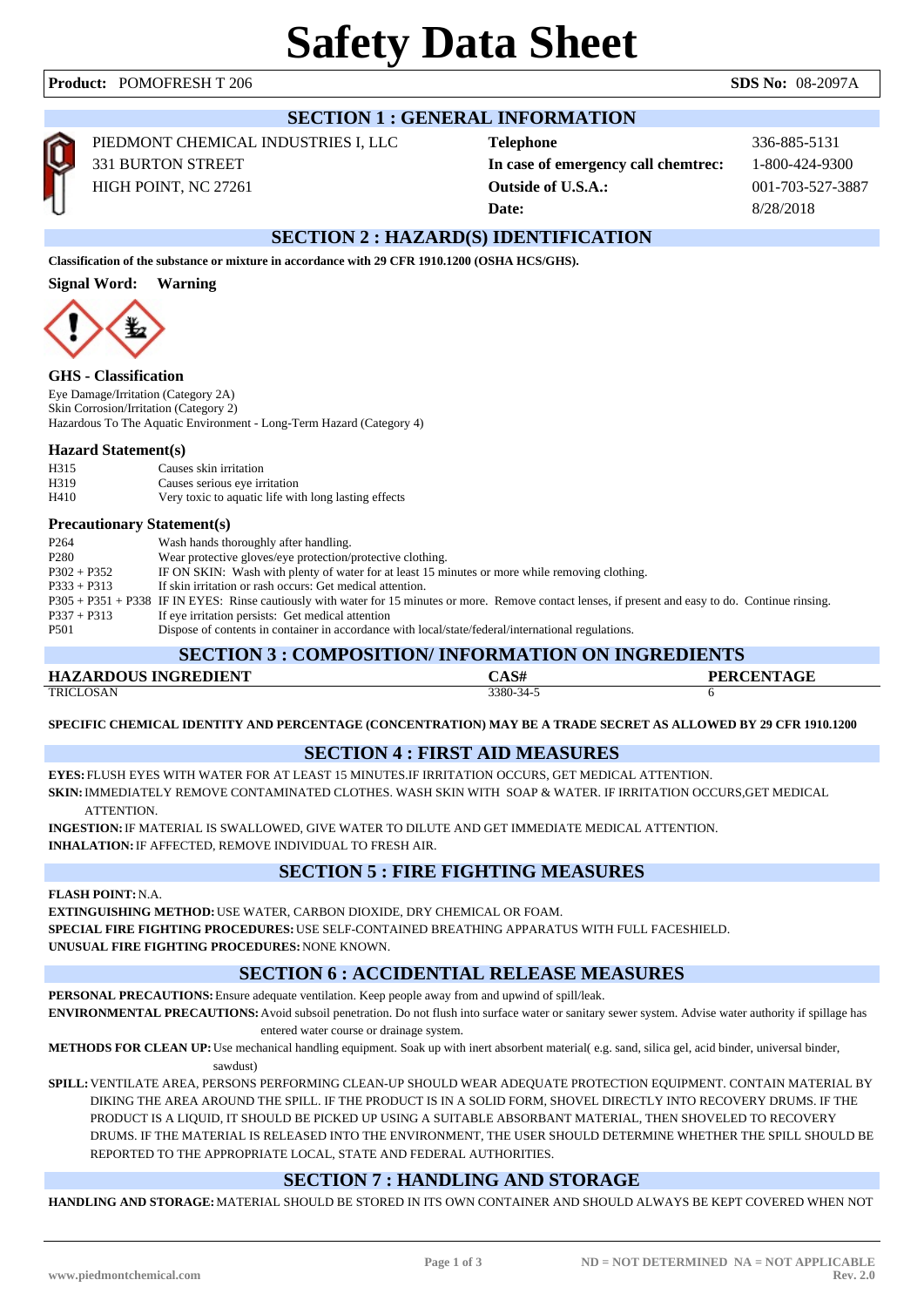IN USE.

#### **SECTION 8 : EXPOSURE CONTROLS AND PERSONAL PROTECTION**

**ROUTES OF EXPOSURE:**EYES, SKIN, INGESTION, INHALATION

#### **SYMPTOMS OR ACUTE HEALTH HAZARDS**

**EYES:**CAUSES EYE IRRITATION.

**SKIN:**CAUSES SKIN IRRITATION.

**INGESTION:**MAY CAUSE IRRITATION. **INHALATION:**NONE CURRENTLY KNOWN.

**RESPIRATORY PROTECTION:**NONE NORMALLY NEEDED.

**VENTILATION:**USE SUFFICIENT MECHANICAL(GENERAL)OR LOCAL EXHAUST.

**PROTECTIVE EQUIPMENT:**GLOVES, APRON, GOGGLES, IMPERVIOUS COVERALLS

**WORK/ HYGIENIC PRACTICES:**AS WITH ALL INDUSTRIAL CHEMICALS, CARE SHOULD BE TAKEN TO AVOID CONTACT WITH EYES, SKIN, AND CLOTHING. HANDS AND UNPROTECTED SKIN SHOULD BE THOROUGHLY WASHED AND

CONTAMINATED CLOTHING SHOULD BE CHANGED PRIOR TO ANY DIRECT PERSONAL CONTACT. ALL

EXPOSED CLOTHING SHOULD BE LAUNDERED PER NORMAL CARE INSTRUCTIONS BEFORE REUSE

# **EXPOSURE LIMITS**<br> **EXPOSURE LIMITS**<br> **EXPOSURE LIMITS**

TRICLOSAN ND

#### **SECTION 9 : PHYSICAL AND CHEMICAL PROPERTIES**

| PH:                                 | 5.0-6.5 5%                    | <b>Evaporation Rate:</b>          | <b>NO DATA</b> |
|-------------------------------------|-------------------------------|-----------------------------------|----------------|
| <b>SOLUBILITY:</b>                  | <b>SOLUBLE</b>                | <b>Vapor Pressure:</b>            | <b>NO DATA</b> |
| <b>SPECIFIC GRAVITY: 1.0001.050</b> |                               | <b>Vapor Density:</b>             | <b>NO DATA</b> |
| <b>APPEARANCE:</b>                  | <b>CLEAR COLORLESS LIQUID</b> | <b>Auto Ignition Temperature:</b> | N.A.           |
| Bod:                                | <b>NO DATA</b>                | <b>LEL</b>                        | N.A.           |
| Cod:                                | <b>NO DATA</b>                | UEL:                              | N.A.           |
| Odor:                               | MILD                          | VOC:                              | <b>NO DATA</b> |
| <b>OdorThreshold:</b>               | <b>NO DATA</b>                | <b>FlashPoint:</b>                | N.A.           |
| <b>MeltingPoint:</b>                | NO DATA                       | <b>BoilingPoint:</b>              | <b>NO DATA</b> |

#### **SECTION 10 : STABILITY AND REACTIVITY**

**STABILITY:** STABLE **HAZARDOUS POLYMERIZATION:**WILL NOT OCCUR **DECOMPOSITION PRODUCTS:**NONE KNOWN **CONDITIONS AND MATERIALS TO AVOID:**NONE KNOWN

#### **SECTION 11 : TOXICOLOGICAL INFORMATION**

**ACUTE TOXICITY:**RAT ORAL LD50=>6559 MG/KG **Chronic Toxicity:**NO DATA **Carcinogenicity:**NO DATA **Target Organ Effects:**NO DATA **This product has not yet been tested. The information is dervied from the properties of the individual components.**

#### **SECTION 12 : ECOLOGICAL INFORMATION**

**Ecotoxicity:**EC50/DAPHNIA MAGNA/48H=>0,17MG/L **Persistence Degradability:**NO DATA **Bioaccumulation:** POTENTIAL IS TO BE EXPECTED **Mobility:** SLIGHT MOBILITY IN SOIL

**This product has not yet been tested. The information is dervied from the properties of the individual components.**

#### **SECTION 13 : DISPOSAL CONSIDERATIONS**

Disposal of this product should be made in accordance with federal state and local regulations.

#### **SECTION 14 : TRANSPORT INFORMATION**

**TRANSPORTATION:**NOT REGULATED BY DOT & IATA.

#### **SECTION 15 : REGULATORY DATA**

**TITLE III-SARA:**THE FOLLOWING DATA IS BEING SUPPLIED IN COMPLIANCE WITH TITLE III SUPERFUND AMENDMENTS AND REAUTHORIZATION ACT (SARA) PART 313 AND 40 CFR 372

THIS PRODUCT DOES NOT CONTAIN ANY CHEMICALS FOUND ON THE SARA LIST IN 40 CFR 372.

**CALIFORNIA PROPOSITION 65:**CONTAINS NO MATERIALS KNOWN TO BE ON THE CALIFORNIA PROPOSITION 65 LIST.

**Listed on the following inventories:**